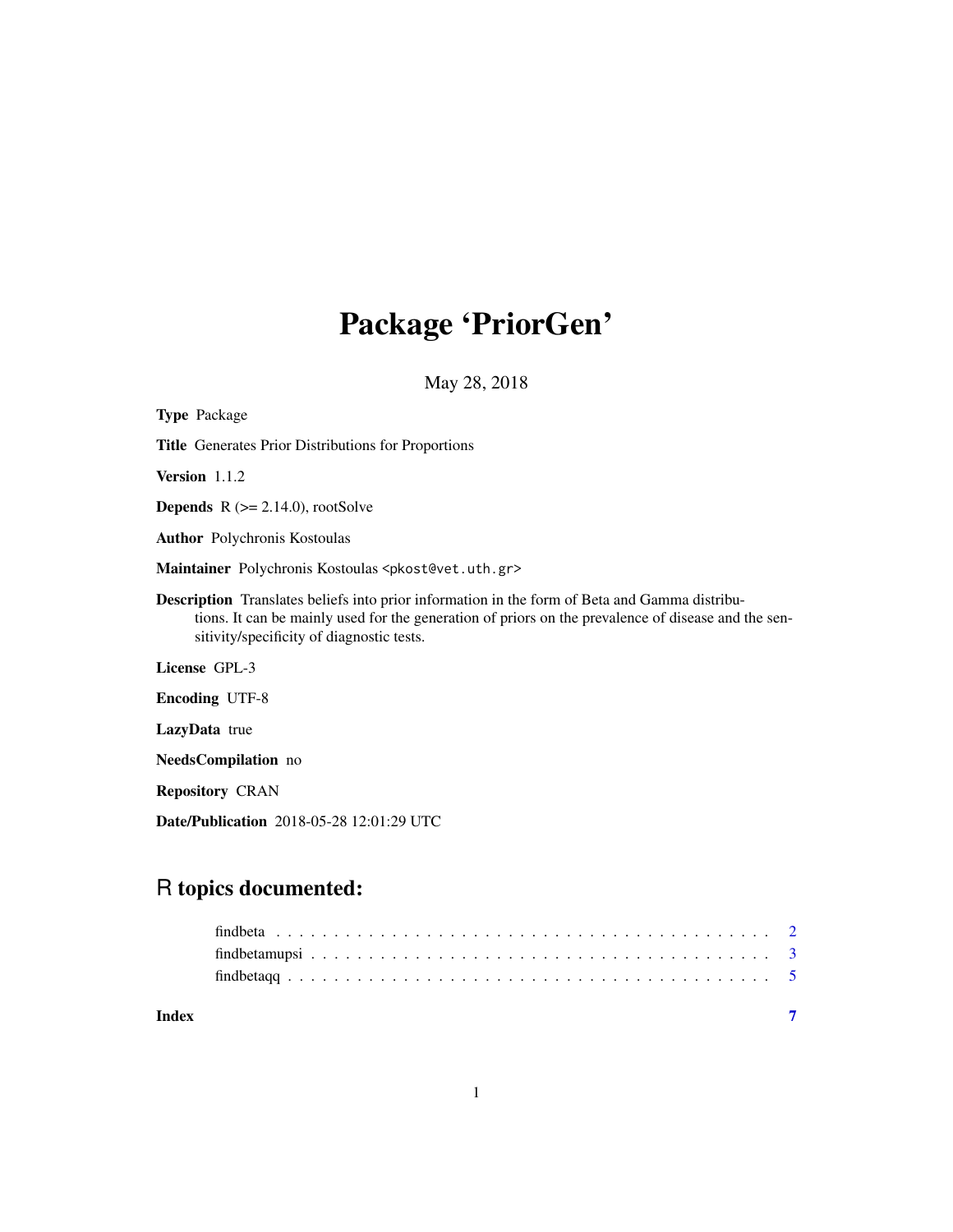<span id="page-1-0"></span>

#### Description

A function to estimate the parameters alpha and beta of a Beta distribution based on the existing prior beliefs (data and/or expert opinion). Information is provided about the mean (or the median or the mode) and whether it is lower or greater that a certain value with a pre-specified certainty (usually set at 95%).

#### Usage

```
findbeta(themean=NULL, themedian=NULL, themode=NULL,
percentile=0.95,lower.v=F, percentile.value)
```
# Arguments

| themean          | specify your prior beleif about the mean. It takes a value between 0 and 1. Not<br>to be specified if a value has been given for the median or the mode.                                                                                                                                                                                       |  |  |  |
|------------------|------------------------------------------------------------------------------------------------------------------------------------------------------------------------------------------------------------------------------------------------------------------------------------------------------------------------------------------------|--|--|--|
| themedian        | specify your prior beleif about the median. It takes a value between 0 and 1. Not<br>to be specified if a value has been given for the mean or the mode.                                                                                                                                                                                       |  |  |  |
| themode          | specify your prior beleif about the mode. It takes a value between 0 and 1. Not<br>to be specified if a value has been given for the mean or the median.                                                                                                                                                                                       |  |  |  |
| percentile       | specify the level of confidence that the true value of the mean (or the median or<br>the mode) is greater or lower than the percentile value. It takes a value between<br>0 and 1 and the default $=0.95$ .                                                                                                                                    |  |  |  |
| lower.v          | logical, if TRUE the specified percentile value is the upper limit for the mean (or<br>the median or the mode) at the specified confidence level (percentile). If FALSE<br>the specified percentile value is the lower limit for the mean (or the median or<br>the mode) at the specified confidence level (percentile). The default is FALSE. |  |  |  |
| percentile.value |                                                                                                                                                                                                                                                                                                                                                |  |  |  |
|                  | specify the upper or lower limit for the mean (or the median or the mode) at the                                                                                                                                                                                                                                                               |  |  |  |

specified level of confidence (percentile). It takes a value between 0 and 1.

### References

Branscum, A. J., Gardner, I. A., & Johnson, W. O. (2005): Estimation of diagnostic test sensitivity and specificity through Bayesian modeling. Preventive veterinary medicine, 68, 145–163.

## Examples

```
##Example 1
##Based on the available literature the mean value for the sensitivity of a test
##is expected to be 0.90 and we can be 95% sure that it is higher than 0.80.
```
findbeta(themean=0.90, percentile=0.95,lower.v=FALSE, percentile.value=0.80)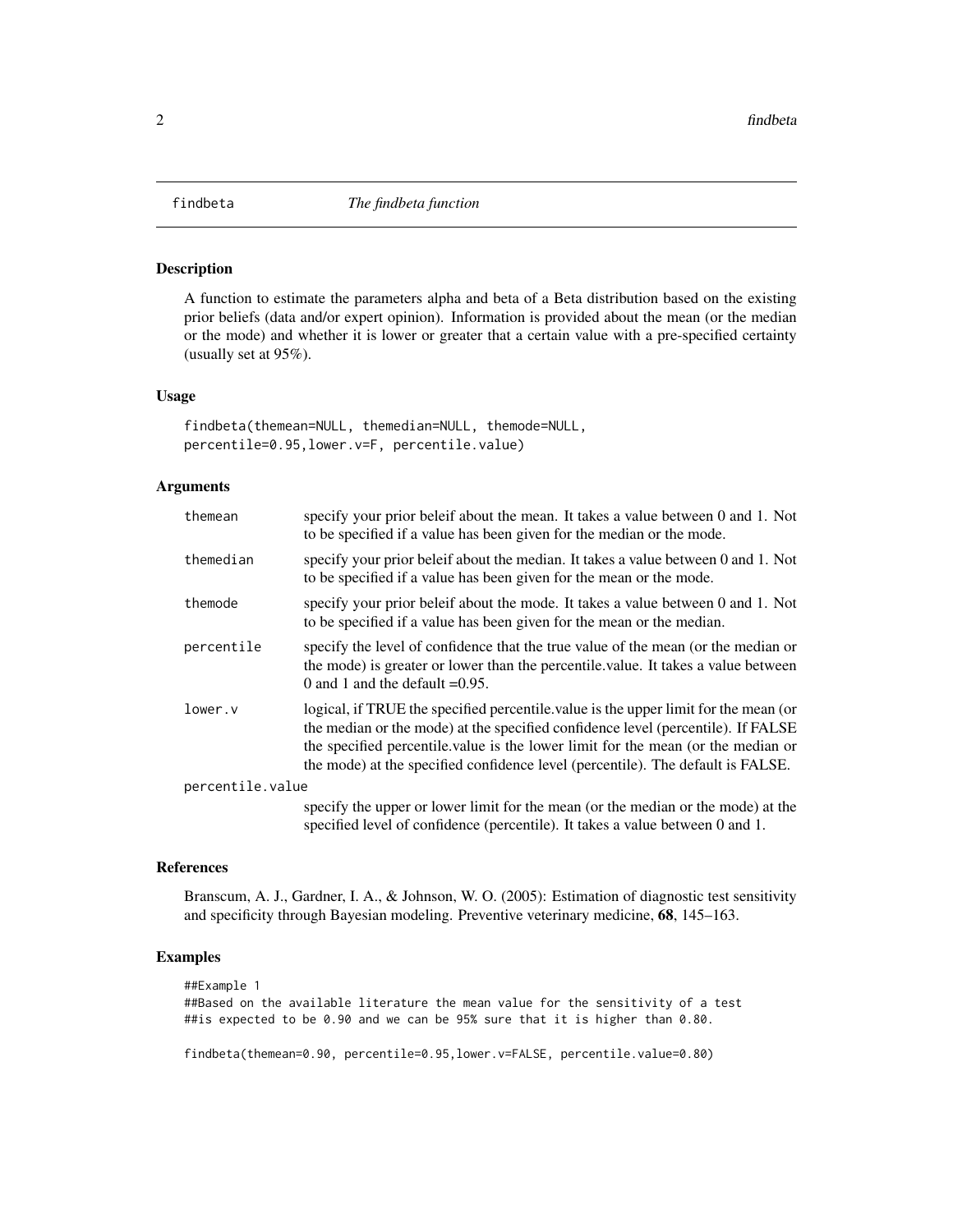#### <span id="page-2-0"></span>findbetamupsi 3

```
## The output is:
##[1] "The desired Beta distribution that satisfies the specified conditions is:
##Beta( 27.79 3.09 )"
##[1] "Here is a plot of the specified distribution."
##[1] "Descriptive statistics for this distribution are:"
## Min. 1st Qu. Median Mean 3rd Qu. Max.
## 0.6192 0.8688 0.9077 0.8996 0.9391 0.9974
##[1] "Verification: The percentile value 0.8 corresponds to the 0.05th
##percentile
##Example 2
##Based on the available literature the median value for the specificity of a
##test is expected to be 0.99 and we can be 95% sure that it is higher than
##0.90.
findbeta(themedian=0.99, percentile=0.95,lower.v=FALSE, percentile.value=0.90)
## The output is:
##[1] "The desired Beta distribution that satisfies the specified conditions is:
##Beta( 18.97 0.52 )"
##[1] "Here is a plot of the specified distribution."
##[1] "Descriptive statistics for this distribution are:"
## Min. 1st Qu. Median Mean 3rd Qu. Max.
## 0.5634 0.9637 0.9871 0.9735 0.9970 1.0000
##[1] "Verification: The percentile value 0.9 corresponds to the 0.05th
##percentile"
##Example 3
##The most probable value (mode) for the prevalence of a disease/infection in a
##population is expected to be 0.15 and we are 90% sure that it is less that
##0.40.
findbeta(themode=0.15, percentile=0.90,lower.v=TRUE, percentile.value=0.40)
## The output is:
##[1] "The desired Beta distribution that satisfies the specified conditions is:
##Beta( 2.15 7.52 )"
##[1] "Here is a plot of the specified distribution."
##[1] "Descriptive statistics for this distribution are:"
## Min. 1st Qu. Median Mean 3rd Qu. Max.
##0.001939 0.125475 0.204776 0.223724 0.300515 0.785156
##[1] "Verification: The percentile value 0.4 corresponds to the 0.9th
##percentile"
```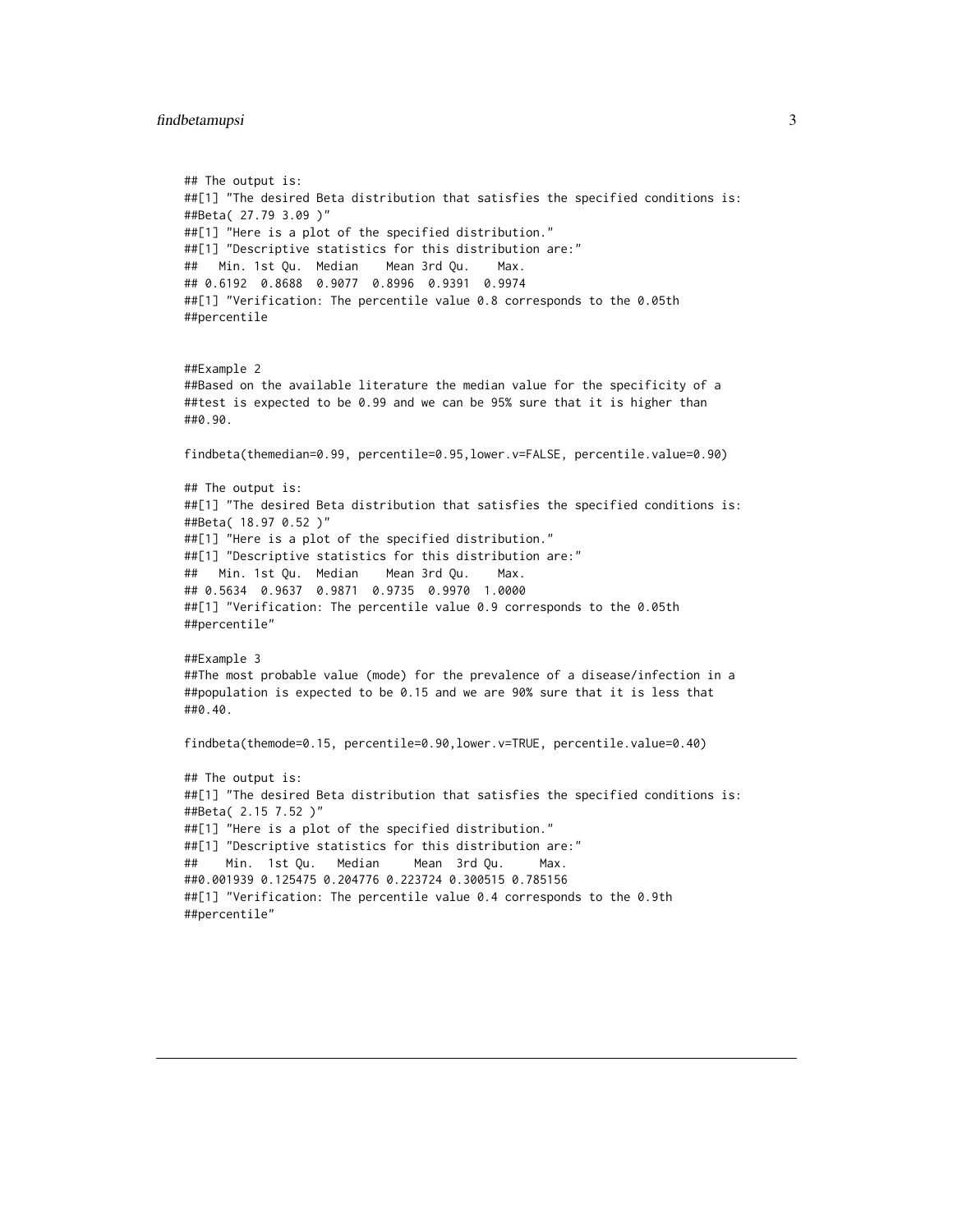<span id="page-3-0"></span>

# Description

A function to estimate (a) the parameters of a Beta distribution for the expected mean of a proportion - usually the prevalence of disease/infection for the units in an area/region and (b) the parameters of a Gamma distribution expressing our prior beleif about the variability of the prevalence estimates across the units of the area/region under consideration.

# Usage

```
findbetamupsi(themean, percentile=0.95, lower.v=T,
percentile.value, psi.percentile=0.90, percentile.median,
percentile95value)
```
# Arguments

| themean           | specify your prior beleif about the mean. It takes a value between 0 and 1.                                                                                                                                                                                                           |  |  |  |  |
|-------------------|---------------------------------------------------------------------------------------------------------------------------------------------------------------------------------------------------------------------------------------------------------------------------------------|--|--|--|--|
| percentile        | specify the level of confidence that the true value of the mean is greater or lower<br>than the percentile value. It takes a value between 0 and 1 and the default is<br>0.95.                                                                                                        |  |  |  |  |
| lower.v           | logical, if TRUE the specified percentile value is the upper limit for the mean at<br>the specified confidence level (percentile). If FALSE the specified percentile value<br>is the lower limit for the mean at the specified confedence level (percentile). The<br>default is TRUE. |  |  |  |  |
| percentile.value  |                                                                                                                                                                                                                                                                                       |  |  |  |  |
|                   | specify the upper or lower limit for the mean at the specified level of confidence<br>(percentile). It takes a value between 0 and 1.                                                                                                                                                 |  |  |  |  |
|                   | psi.percentile specify the level of confidence that a certain fraction of the units under study has<br>a prevalence less than the percentile median. It takes a value between 0 and 1<br>and the default is 0.90.                                                                     |  |  |  |  |
| percentile.median |                                                                                                                                                                                                                                                                                       |  |  |  |  |
|                   | specify the median value that corresponds to the defined psi.percentile. It takes a<br>value between 0 and 1 and has to be higher than both the mean and the percentile.                                                                                                              |  |  |  |  |
| percentile95value |                                                                                                                                                                                                                                                                                       |  |  |  |  |
|                   | specify the value that the percentile.median does not exceed with 95% confi-<br>dence. It takes a value between $0$ and $1$ and has to be higher than the per-<br>centile.median.                                                                                                     |  |  |  |  |

# References

Branscum, A. J., Gardner, I. A., & Johnson, W. O. (2004): Bayesian modeling of animal– and herd–level prevalences. Preventive Veterinary Medicine, 66, 101–112.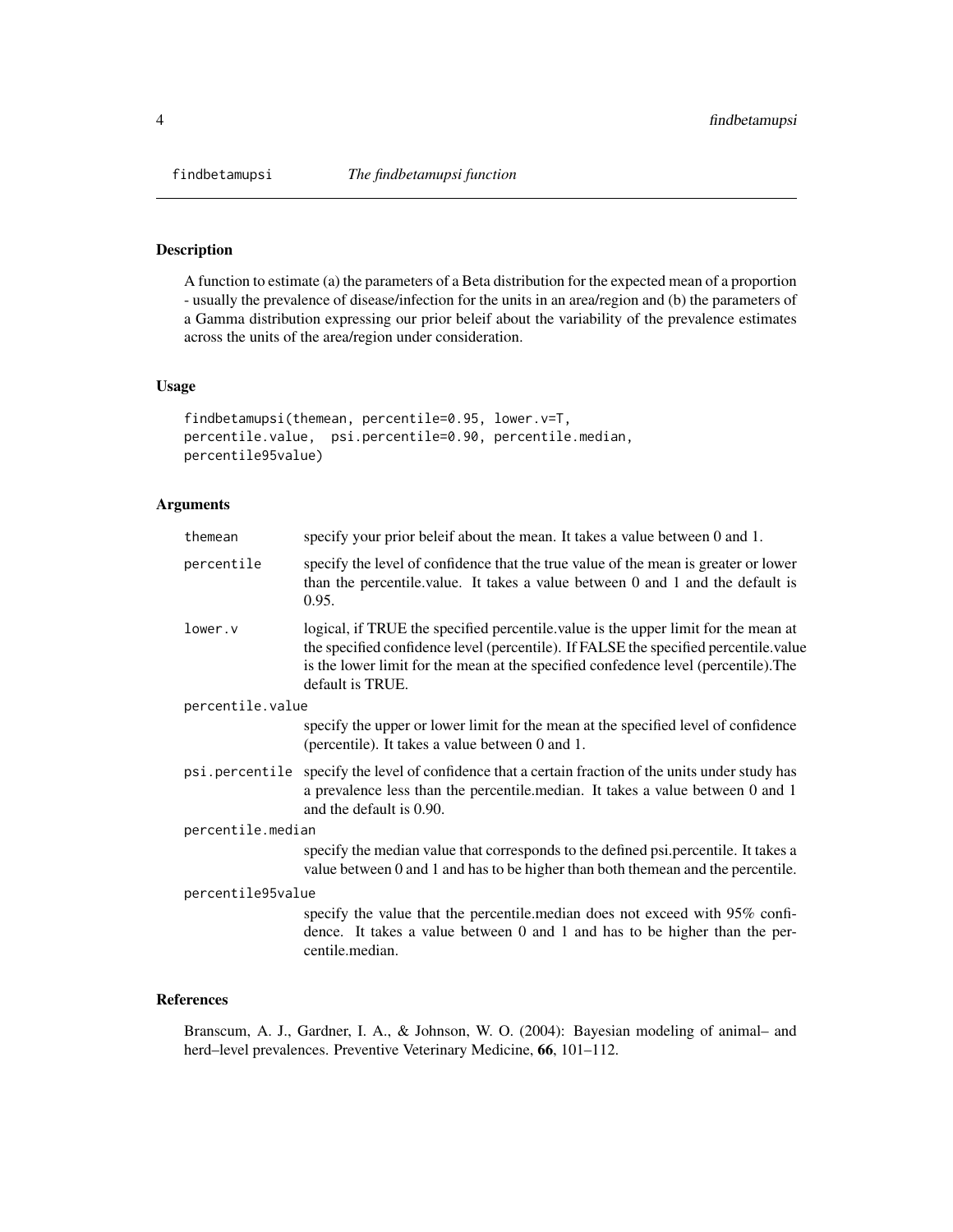#### <span id="page-4-0"></span>findbetaqq 5

#### Examples

```
##Example 1
##The mean prevalence of a disease/infection for the units within an area/region
##is thought to be 0.20 and we are 99% confident that it is not more than 0.40.
##Within this area, we are also confident that 90% of all units have a prevalence
##less or equal to 0.50 and we are 95% certain that it does not exceed 0.60
findbetamupsi(themean=0.20, percentile=0.99, lower.v=TRUE,
percentile.value=0.30, psi.percentile=0.90,
percentile.median=0.50, percentile95value=0.60)
##The output is:
##[1] "The desired Beta distribution that satisfies the specified conditions
##about the mean of the prevalence 'mu' is: Beta( 20.27 81.07 )"
##[1] "The desired Gamma distribution that satisfies the specified conditions
##about the variability 'psi' of the prevalence is: Gamma( 8.97 2.79 )"
##[1] "The plot gives the specified prior beleif on the prevalence distribution."
##[1] "Descriptive statistics for this distrubiton are:"
## Min. 1st Qu. Median Mean 3rd Qu. Max.
##0.00000 0.03589 0.13164 0.20156 0.30799 0.99971
```
findbetaqq *The findbetaqq function*

#### **Description**

A function to estimate the parameters alpha and beta of a Beta distribution based on the existing prior belief (data and/or expert opinion) about the values of two distinct percentiles.

#### Usage

```
findbetaqq(percentile.value1,percentile1,percentile.value2,percentile2)
```
#### **Arguments**

| percentile.value1 |                                                                                                              |  |  |  |
|-------------------|--------------------------------------------------------------------------------------------------------------|--|--|--|
|                   | specify the value for the first percentile. It takes a value between 0 and 1.                                |  |  |  |
| percentile1       | specify which is the percentile that corresponds to percentile value 1. It takes a<br>value between 0 and 1. |  |  |  |
| percentile.value2 |                                                                                                              |  |  |  |
|                   | specify the value for the second percentile. It takes a value between 0 and 1.                               |  |  |  |
| percentile2       | specify which is the percentile that corresponds to percentile value 2. It takes a<br>value between 0 and 1. |  |  |  |

### References

Kostoulas, P., Nielsen, S. S., Branscum, A. J., Johnson, W. O., Dendukuri, N., Dhand, N. K., Toft, N., Gardner, I. A. (2017): Reporting guidelines for diagnostic accuracy studies that use Bayesian latent class models (STARD–BLCM). Statistics in medicine, 23, 3603–3604.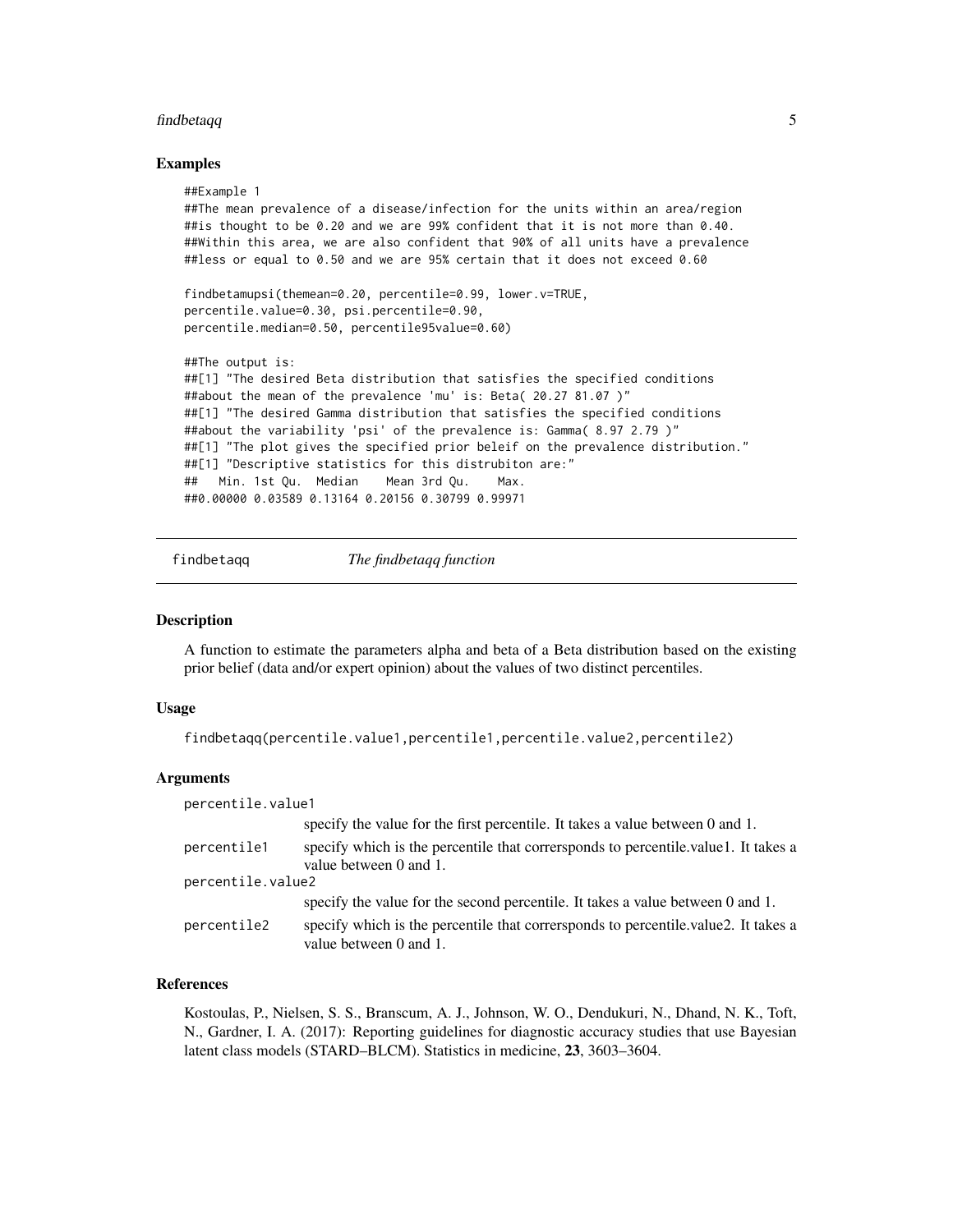# Examples

##Example 1

##We believe that 20% of the units in an area/region have a prevalence of ##disease/infection less than or equal to 0.30 while at the same time we are 90% ##certain that the prevalence is less than 0.60

findbetaqq(percentile.value1=0.30,percentile1=0.20,percentile.value2=0.60,percentile2=0.90)

##The output is: ##[1] "The desired Beta distribution that satisfies the specified conditions is: ##Beta( 5.19 7.17 )" ##[1] "Here is a plot of the specified distribution." ##[1] "Descriptive statistics for this distribution are:" ## Min. 1st Qu. Median Mean 3rd Qu. Max. ##0.02999 0.31999 0.41419 0.41974 0.51413 0.85487 ##[1] "Verification: The first percentile value 0.3 corresponds to the 0.2 th ##percentile" ##[1] "Verification: The second percentile value 0.6 corresponds to the 0.9 th ##percentile"